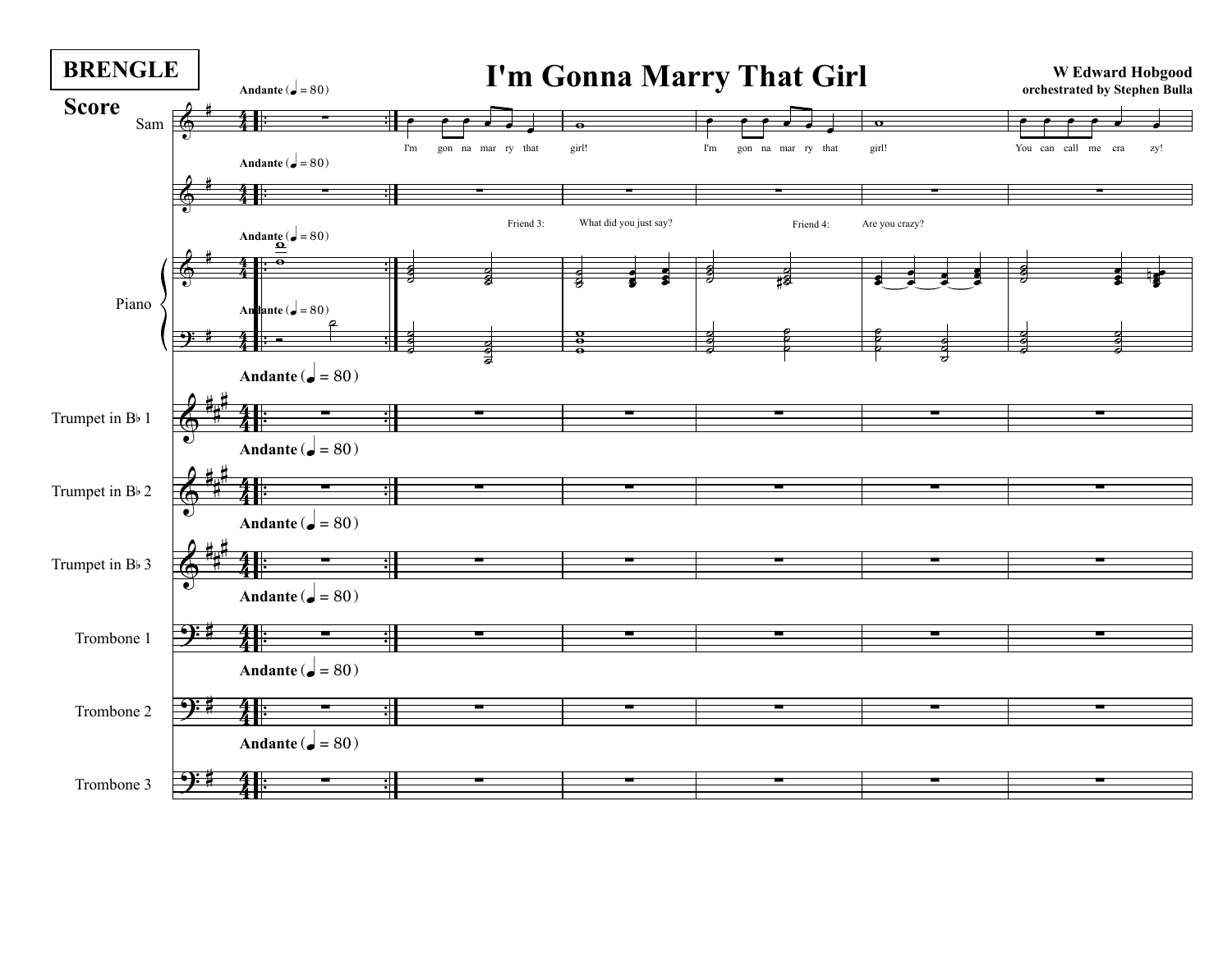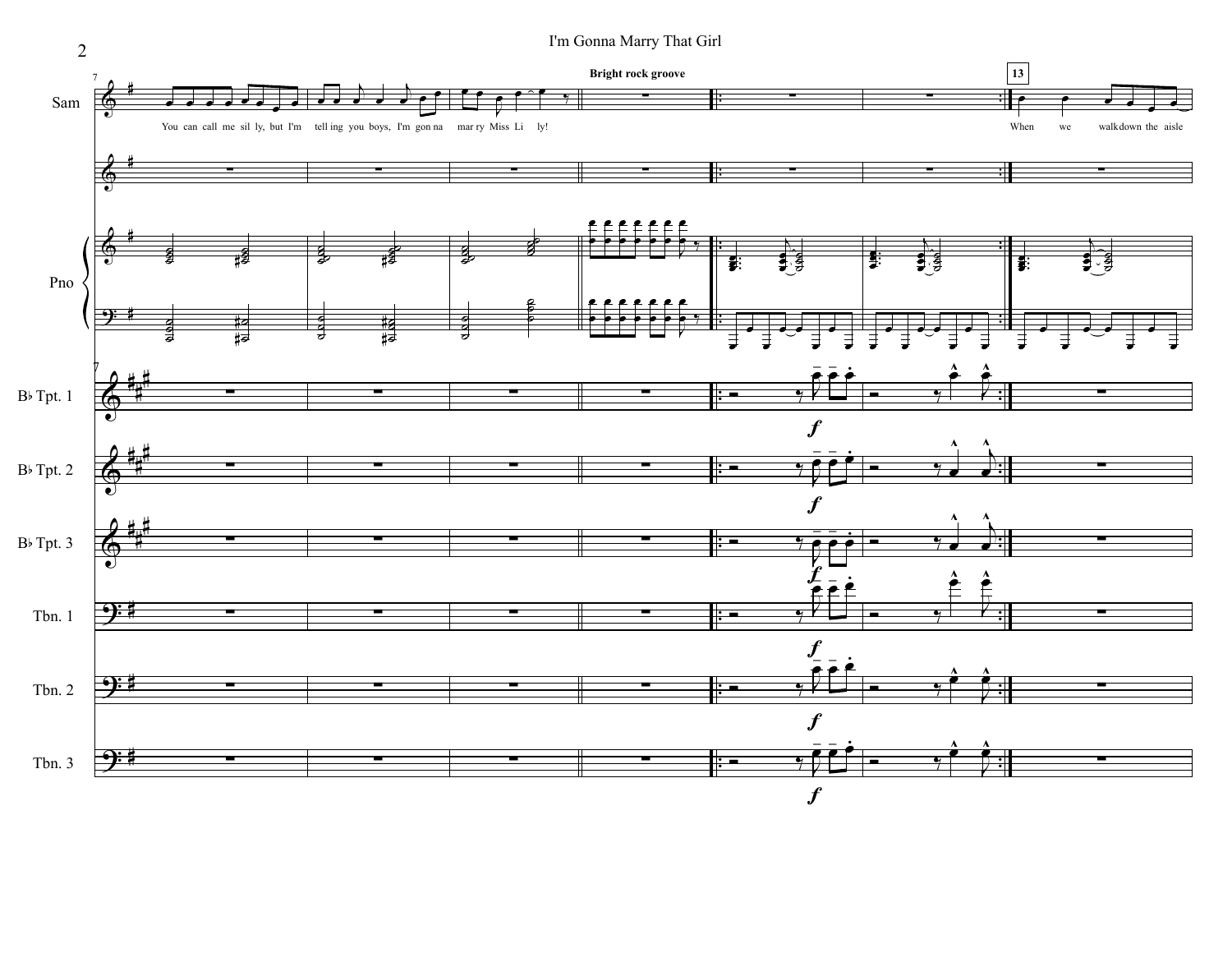I'm Gonna Marry That Girl

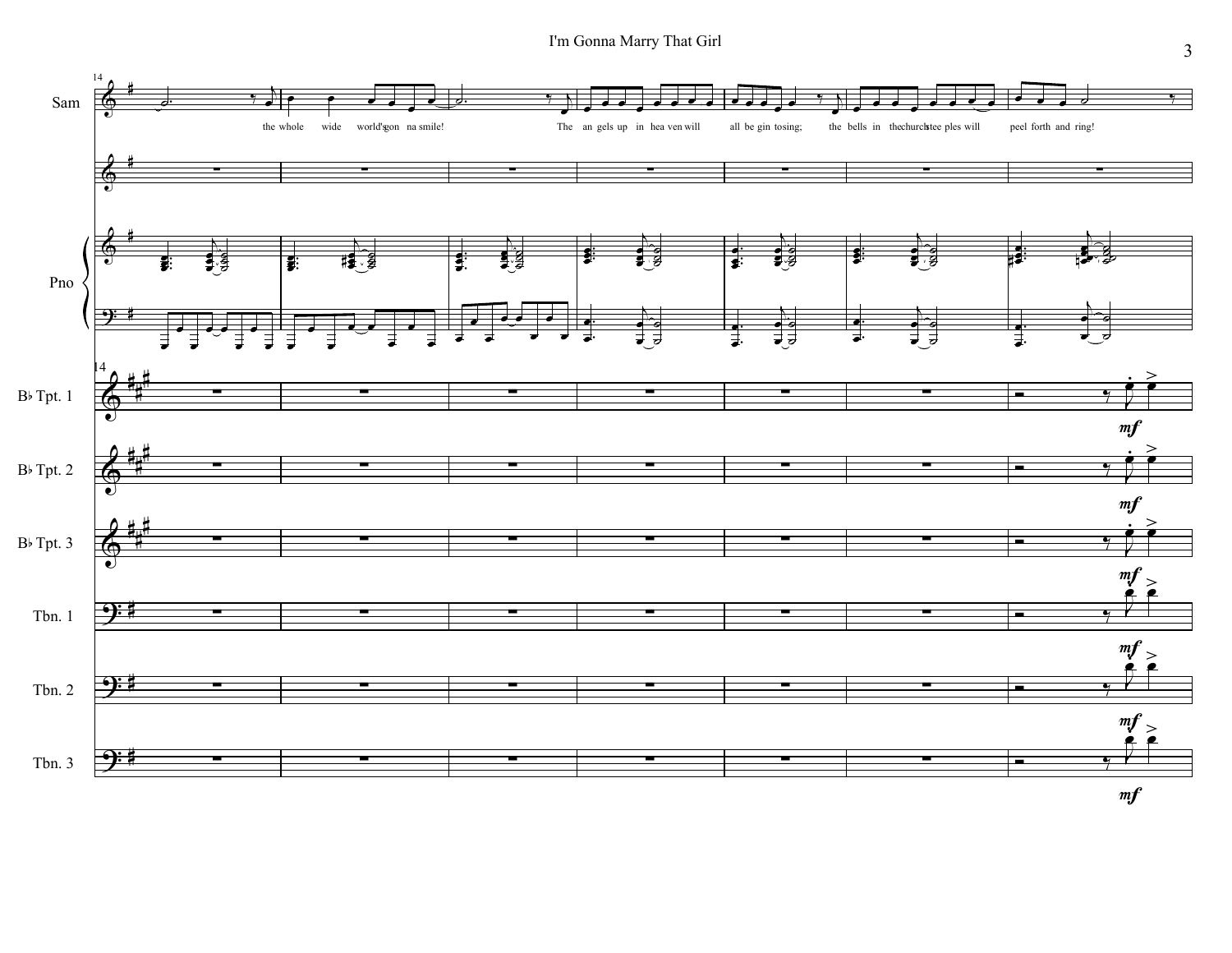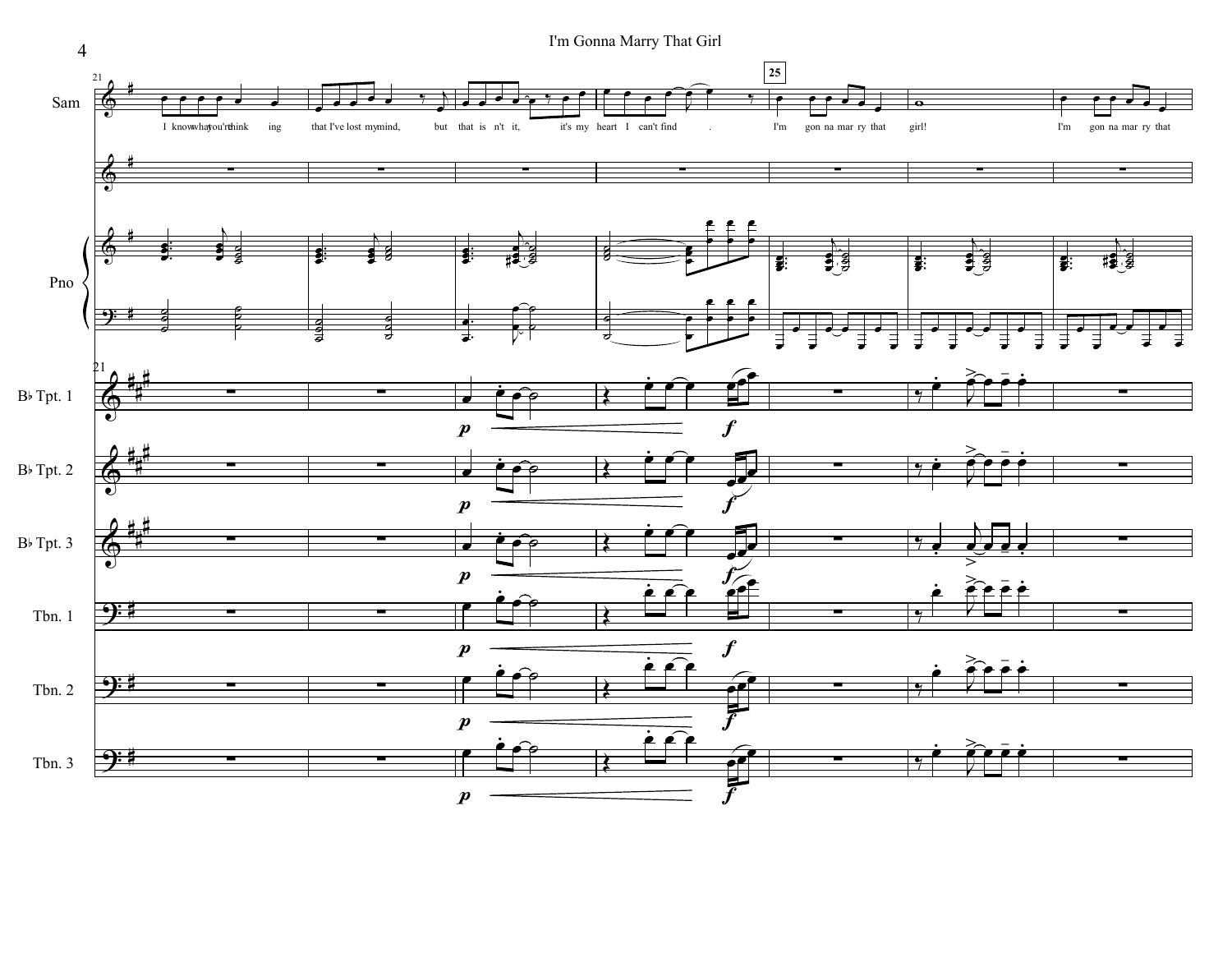

 $\mathfrak{S}$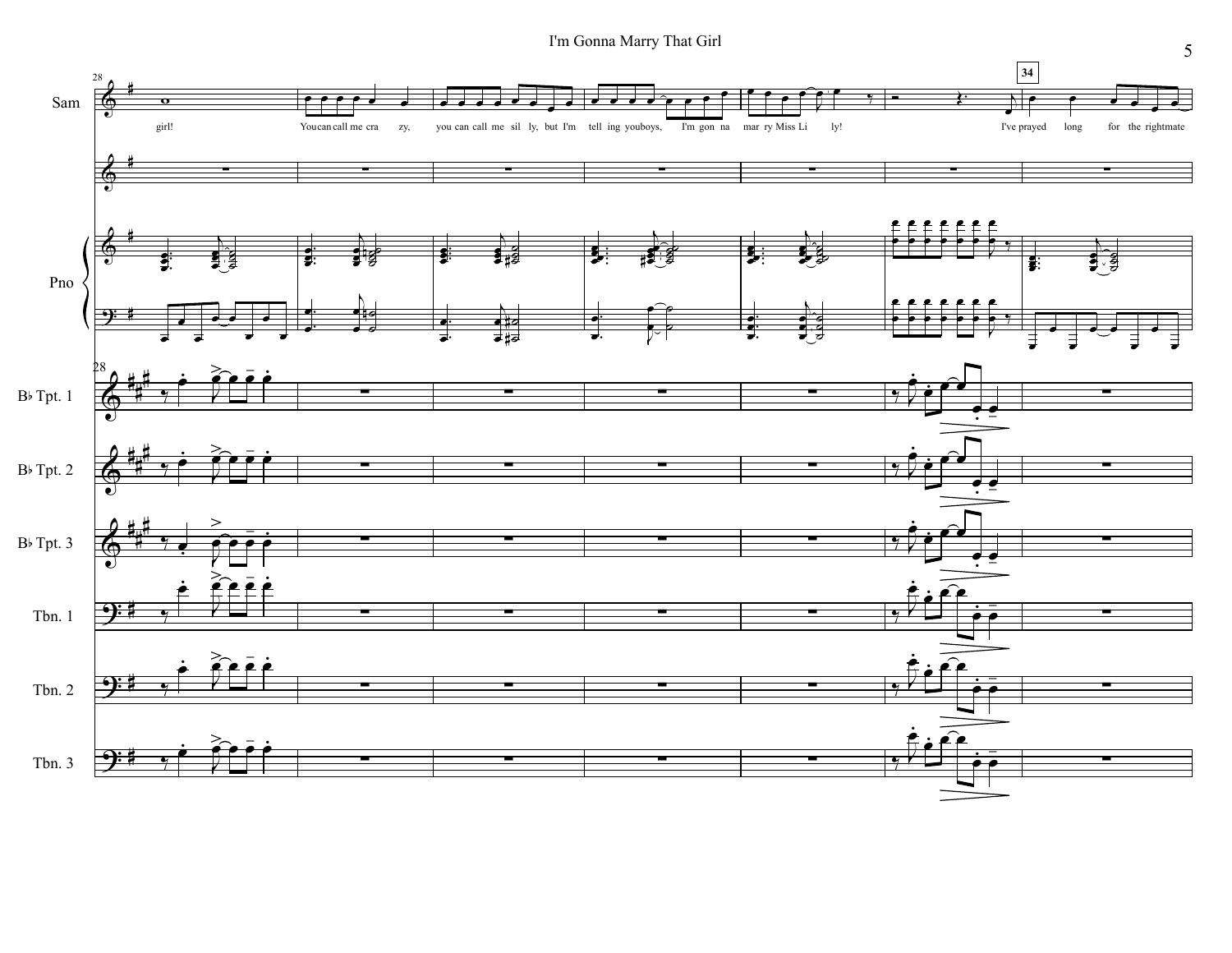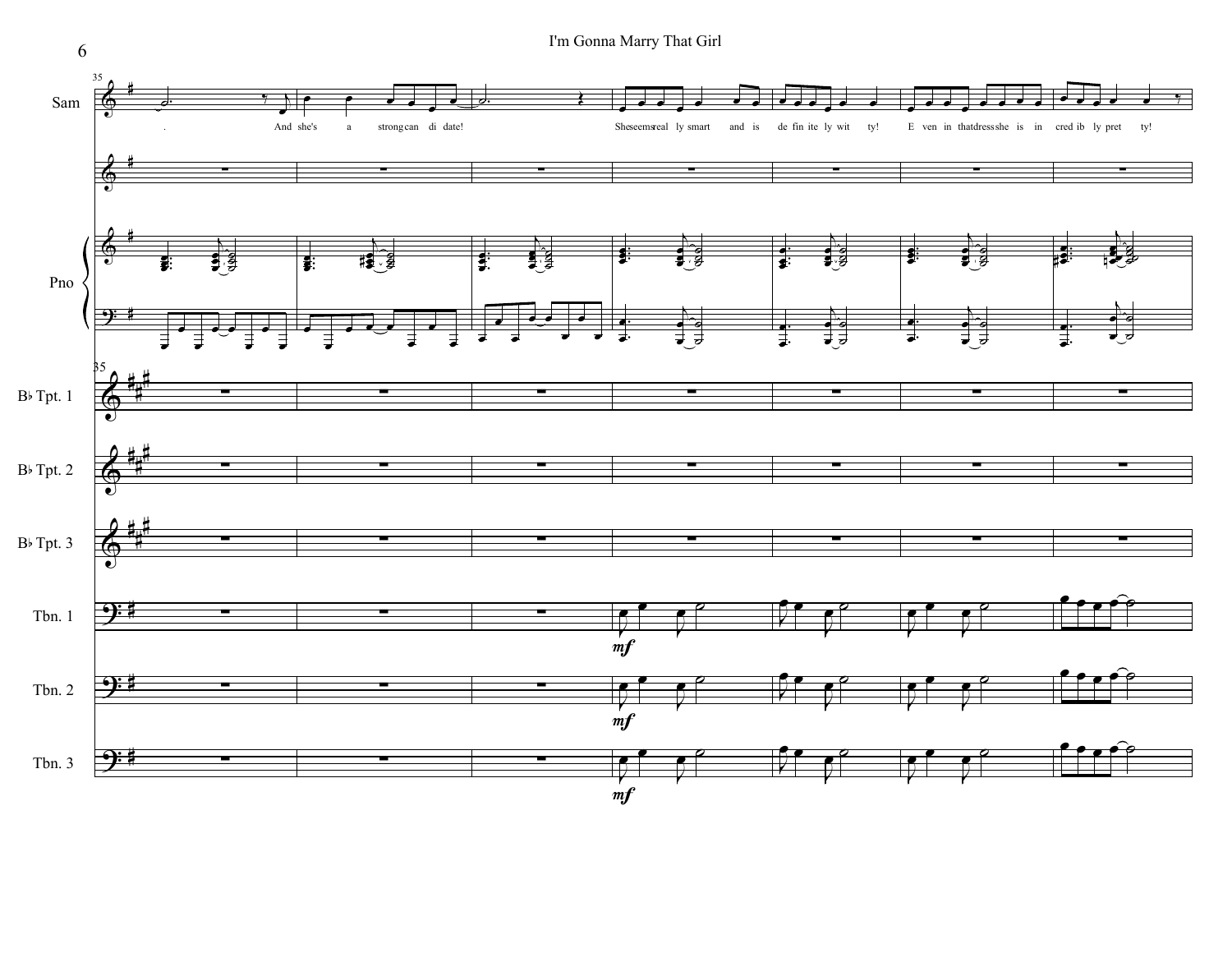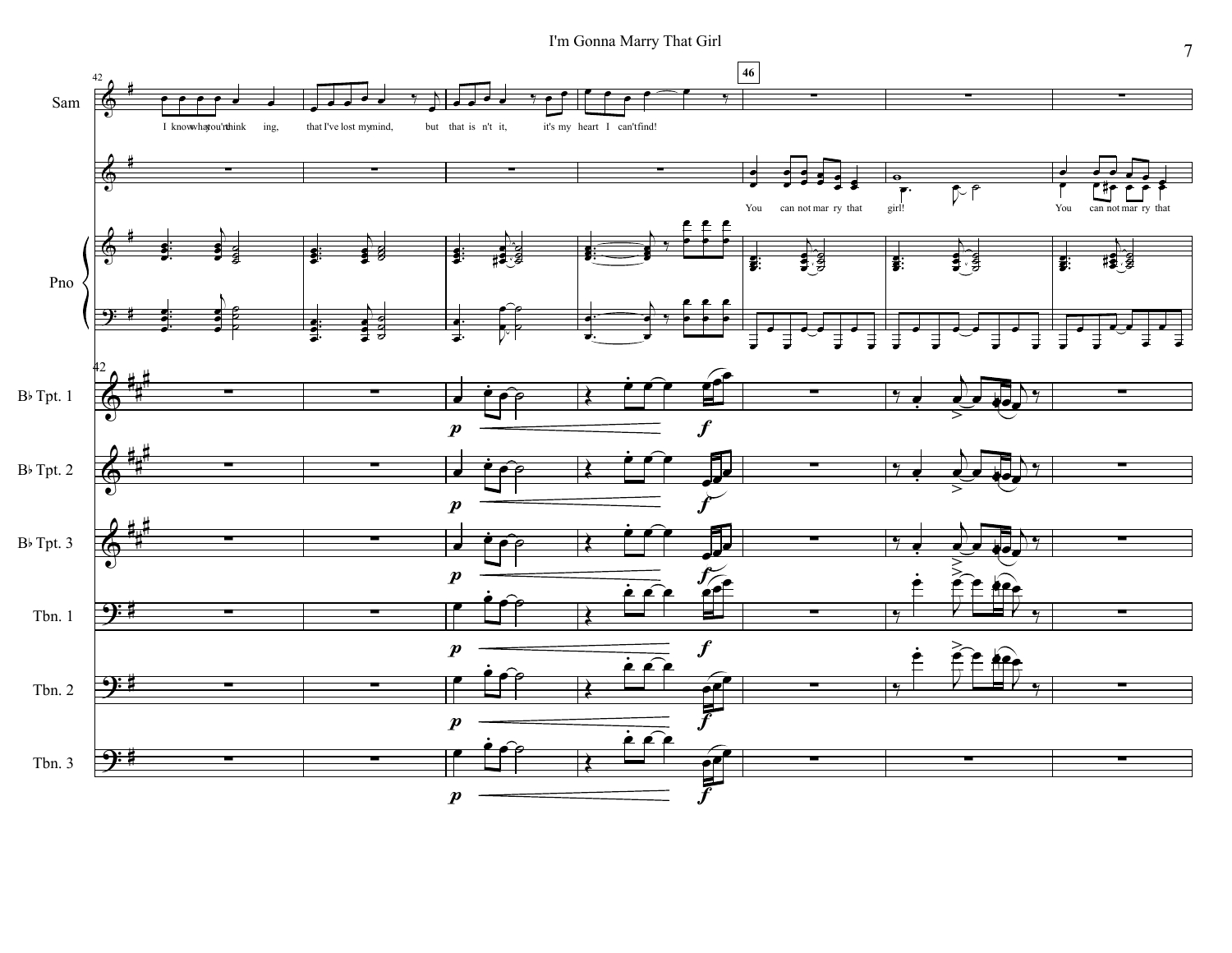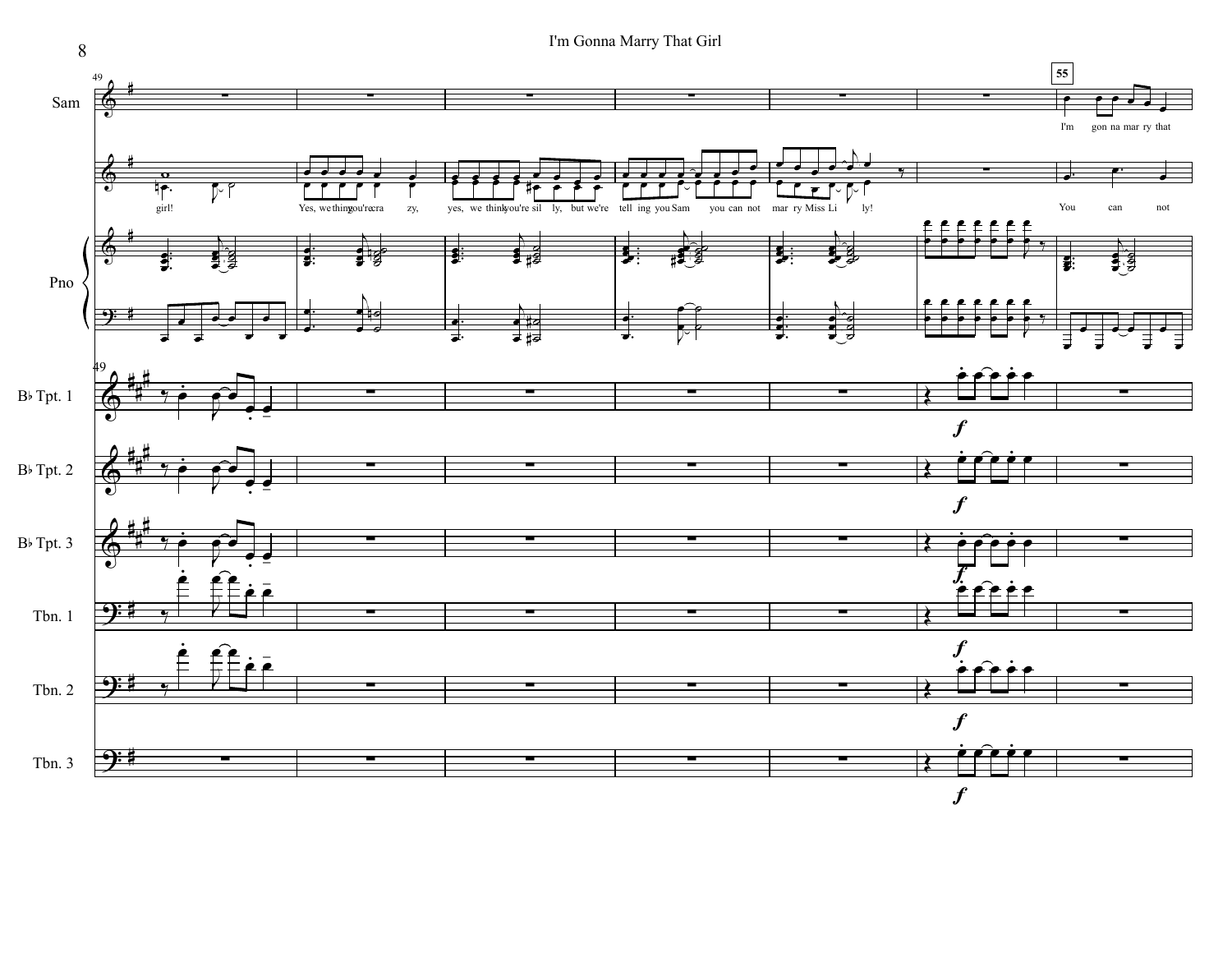I'm Gonna Marry That Girl

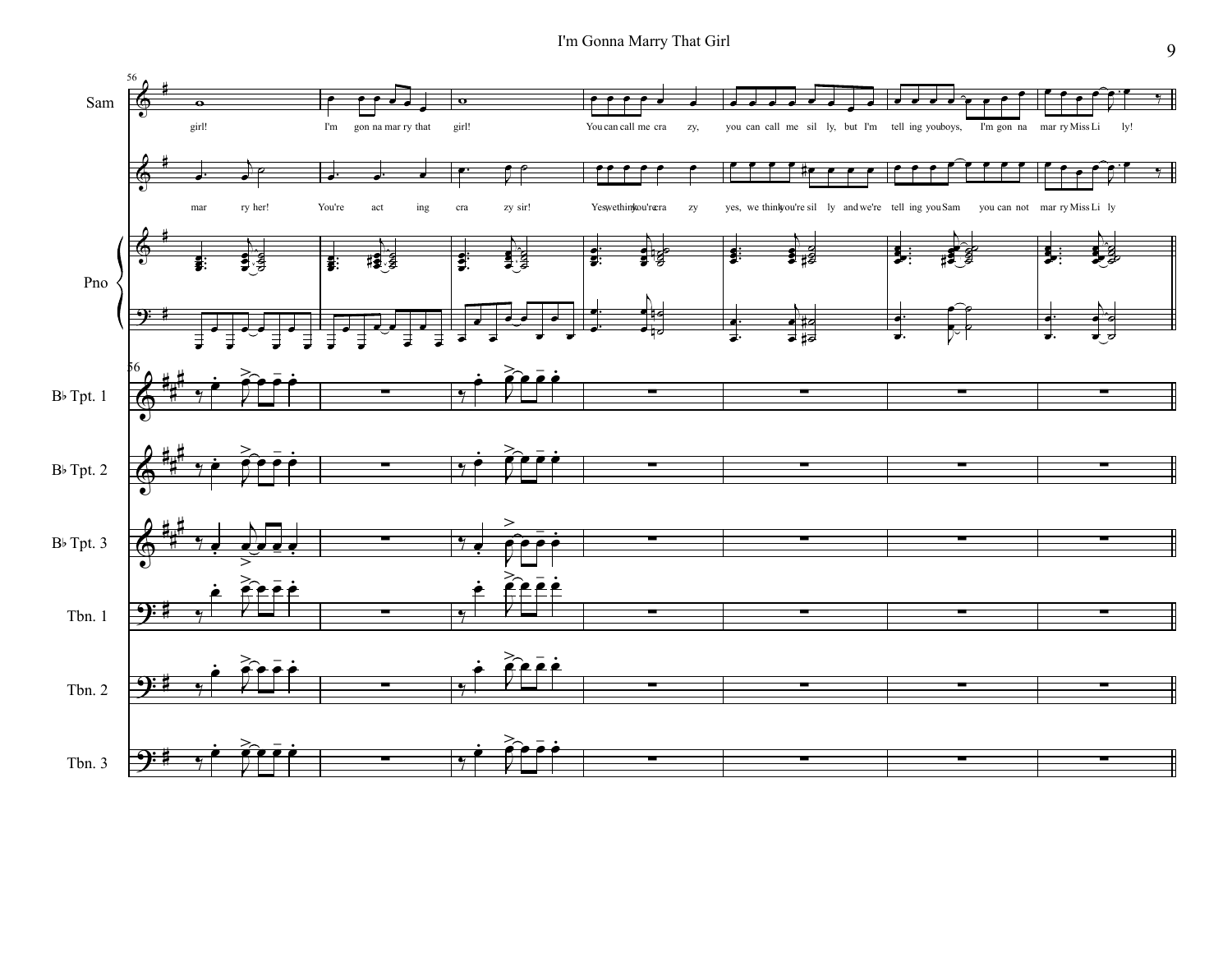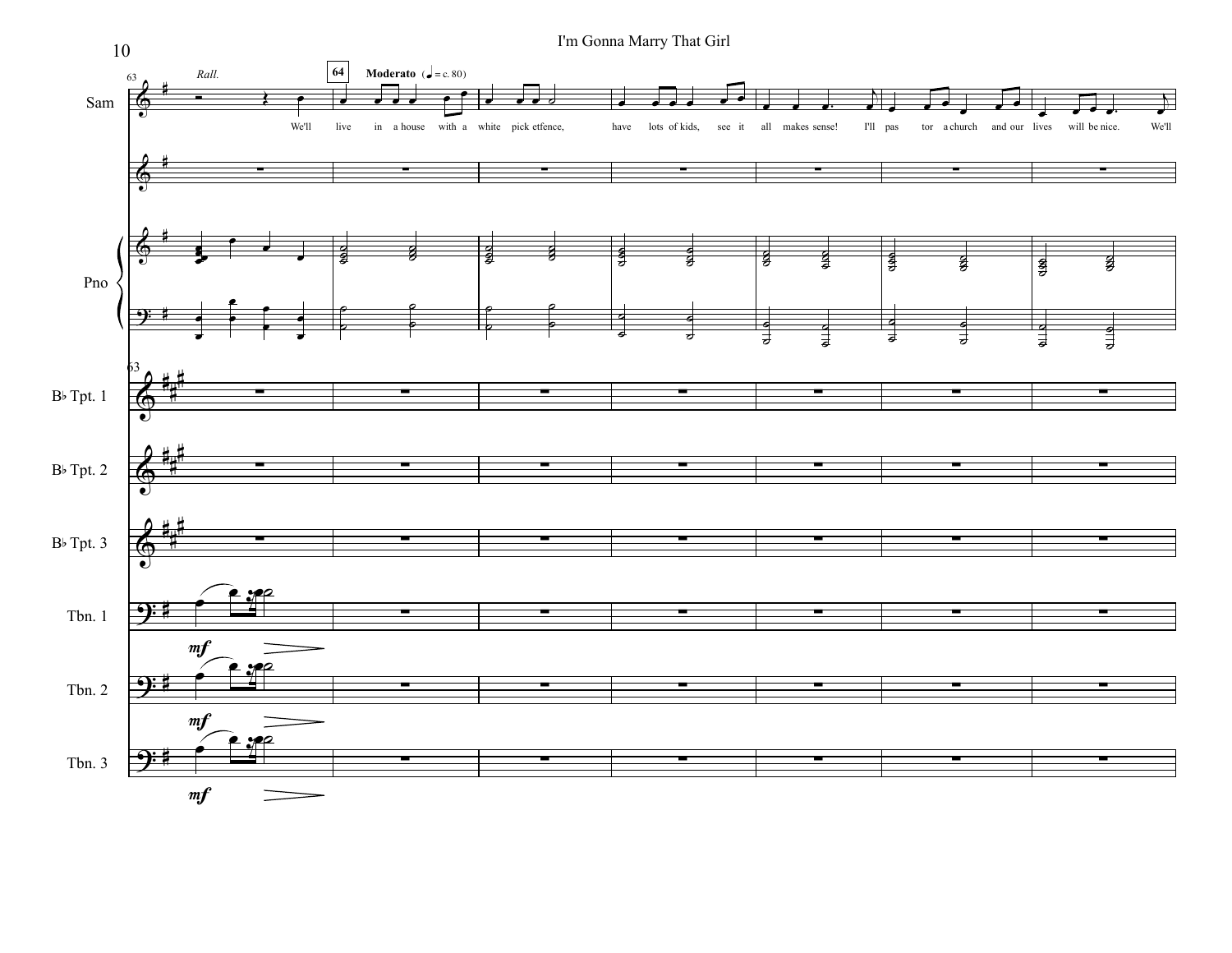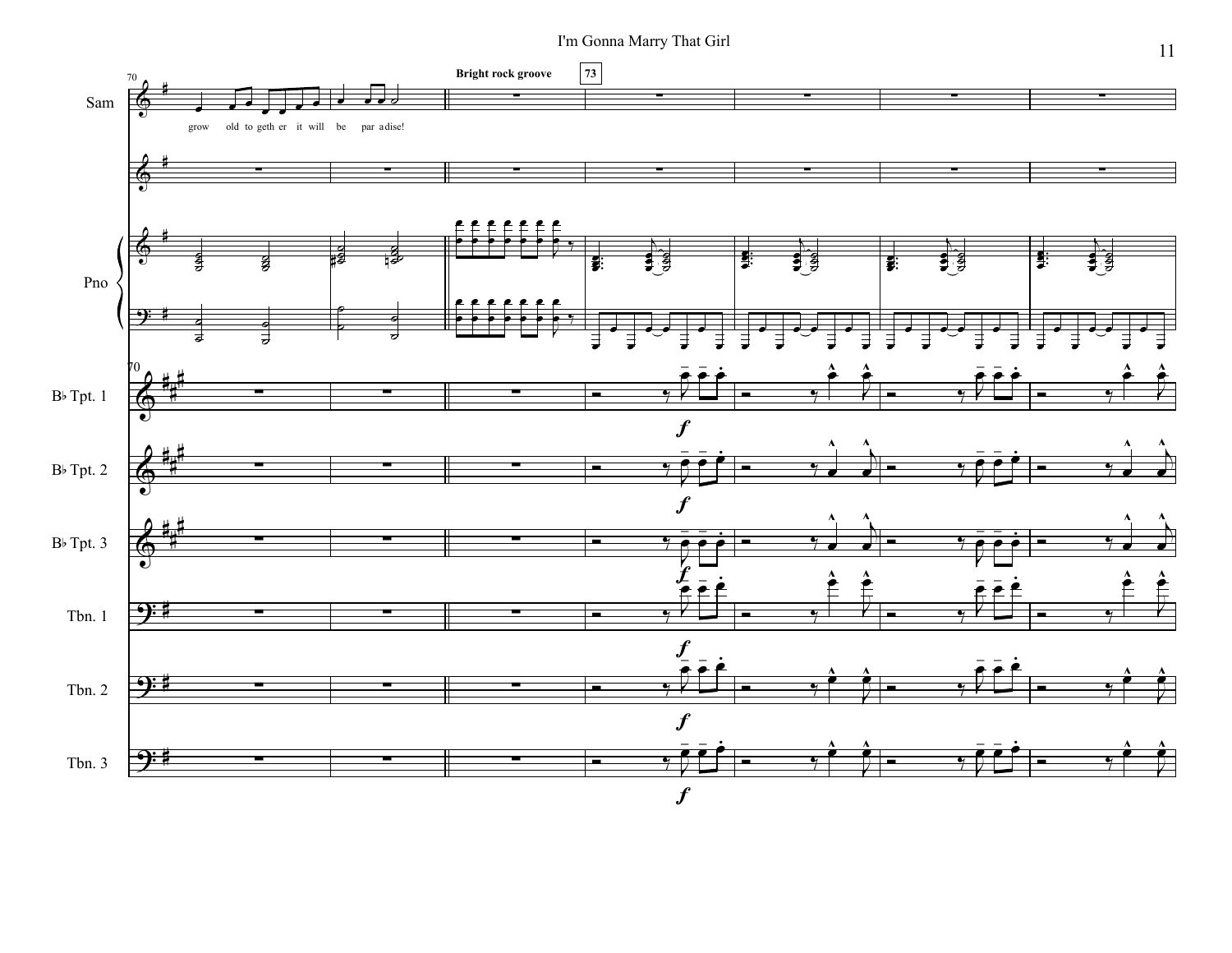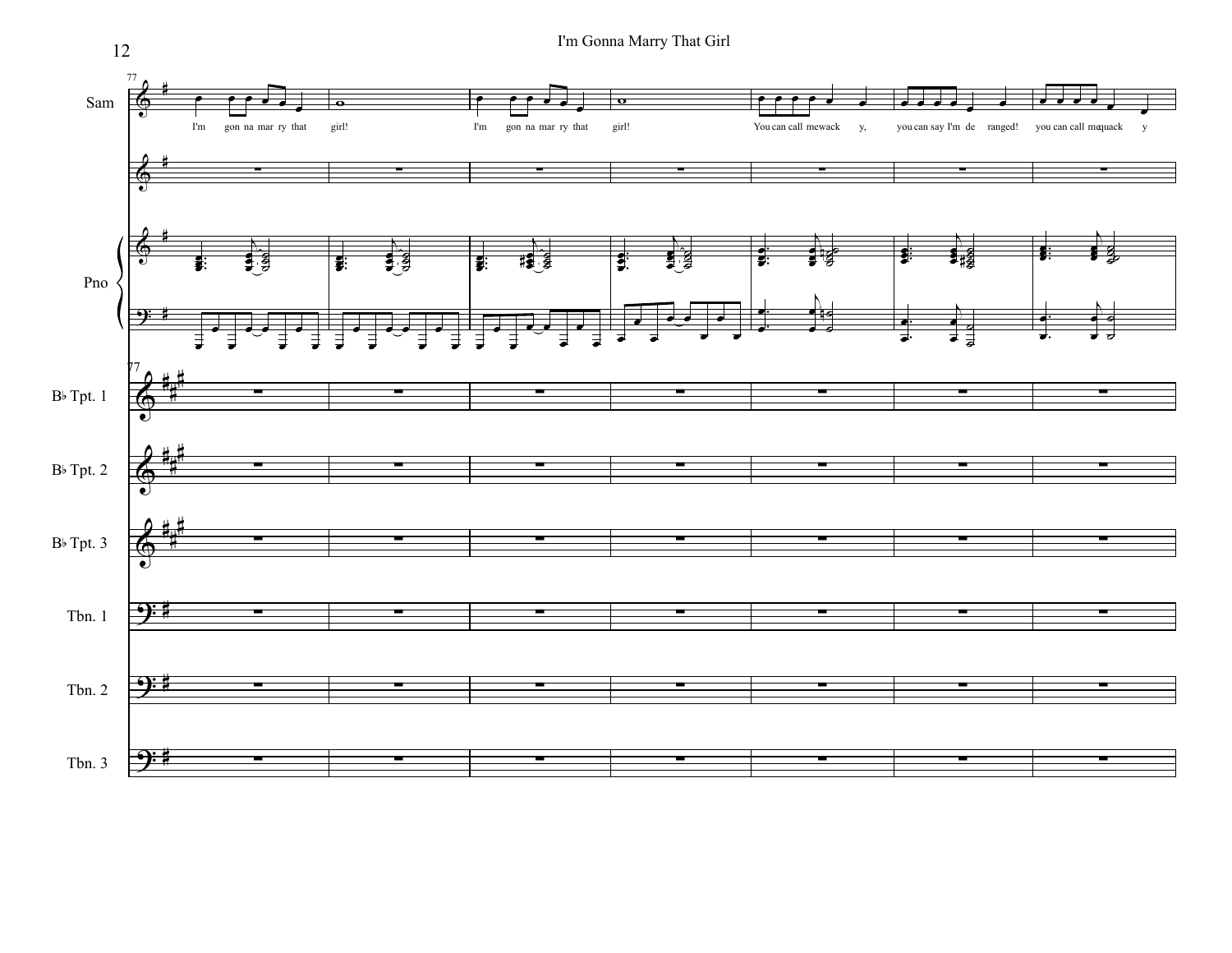